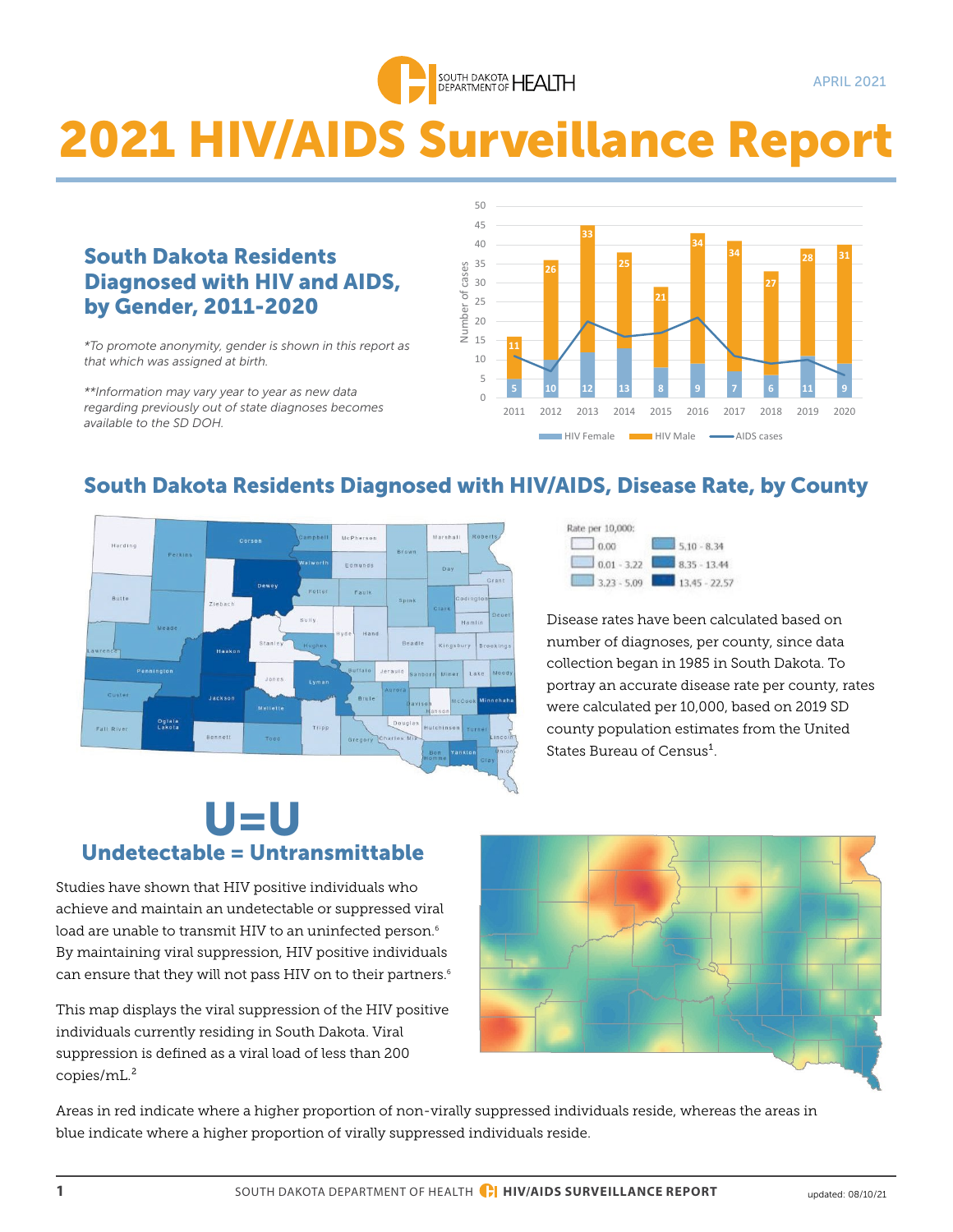# Characteristics of Current South Dakotans Living with HIV and/or AIDS, as of December 31, 2020

As of December 31, 2020 there were  $718$  people with HIV and/or AIDS known to be living in South Dakota.





#### Disease Rates by Race and Ethnicity \*Based on 2019 SD population estimates from the US Census Bureau

BLACK/AFRICAN AMERICAN: 83.6 per 10,000 *(+21% from 2019)* 

NATIVE AMERICAN/AMERICAN INDIAN: 15.6 per 10,000 *(+73.3% from 2019)*

WHITE: 5.2 per 10,000 *(+18% from 2019)* 

ASIAN: 5.8 per 10,000 *(+46% from 2019)* 

HISPANIC: 13.4 per 10,000 *(-1% from 2019)*

### Ethnicity Gender in South Dakota Racial and Ethnic Disparities

BLACK/AFRICAN AMERICAN Black/African Americans make up only 2.3% of South Dakota's population, but account for 24% of SD HIV/AIDS cases.<sup>1</sup>

NATIVE AMERICAN/AMERICAN INDIAN Native Americans/American Indians make up only 9% of South Dakota's population, but account for 17% of SD HIV/AIDS cases.<sup>1</sup>

#### HISPANIC ETHNICITY

Individuals of Hispanic ethnicity make up only 4.2% of South Dakota's population, but account for 7% of SD HIV/AIDS cases.<sup>1</sup>







### HIV versus AIDS

AIDS is when an HIV infected person's immune system becomes severely compromised.

In the absence of treatment, AIDS usually develops 8 to 10 years after initial HIV Infection.<sup>3</sup> Of those diagnosed individuals living in South Dakota, 20% have been diagnosed with AIDS.

### "Late Testers"

Late testers are individuals who are diagnosed with AIDS within 12 months of their initial HIV diagnosis. However, with early HIV diagnosis and treatment, this can be delayed by years.<sup>3</sup> Of those individuals diagnosed from 2011-2020, in South Dakota, 17% were considered "late testers."

# Reported Risk Factors of Newly Diagnosed HIV Persons in South Dakota, Diagnosed 2011-2020



Intravenous drug use continues to be a common means of HIV transmission in the United States. Most recently published by CDC, by the end of 2018, people who inject drugs accounted for **15.5%** of the total HIV diagnoses in the United States.<sup>4</sup> In comparison, in 2018, **18.1%** of South Dakotans diagnosed with HIV reported injection drug use.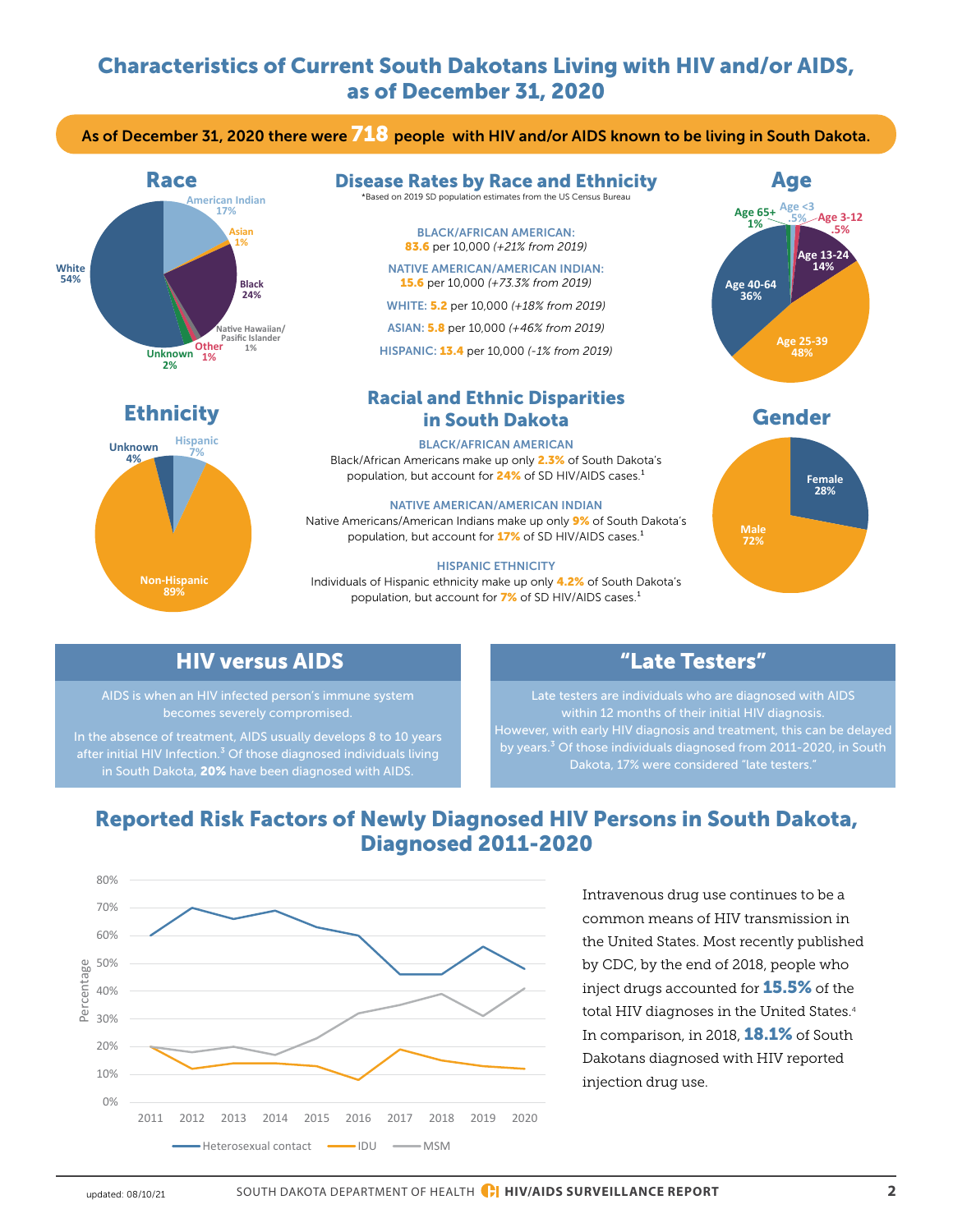# HIV Care Cascade

### The HIV Care Cascade illustrates the number of South Dakotans who are:

Diagnosed: Clients who have a positive confirmatory HIV test. The CDC estimates that approximately 13.8% of the population is unaware of their HIV status.<sup>5</sup>

**Received Care:** Clients who have been referred to a care provider and have received at least one visit.

Retained in Care: Clients who are seeing their provider on a routine basis.

Prescribed ART: Clients who have been prescribed antiretroviral therapy.



**Virally Suppressed:** Clients who have an undetectable

viral load. Scientific advances have shown that antiretroviral therapy (ART) preserves the health of people living with HIV. $^{\rm 6}$ People with HIV who take HIV medicine as prescribed to reach viral suppression and maintain an undetectable viral load (or stay virally suppressed) have essentially no risk of transmitting HIV to their HIV-negative sexual partners.6 Viral suppression is defined as a HIV RNA less than 200 copies/mL.

| HIV Co-infection with Chlamydia, Gonorrhea, Hepatitis C, Syphilis & TB<br>by Sex and Age, 2016-2020 |        |            |             |                    |                    |                    |           |
|-----------------------------------------------------------------------------------------------------|--------|------------|-------------|--------------------|--------------------|--------------------|-----------|
|                                                                                                     | Total* | <b>Sex</b> |             | <b>13-24 Years</b> | <b>25-44 Years</b> | <b>45-65 Years</b> | 65+ Years |
|                                                                                                     |        | Female     | <b>Male</b> |                    |                    |                    |           |
| Chlamydia                                                                                           | 61     | 18         | 43          | 3                  | 47                 | 11                 | 0         |
| Gonorrhea                                                                                           | 64     | 14         | 50          | 2                  | 46                 | 16                 | 0         |
| <b>Hepatitis C</b>                                                                                  | 26     | 6          | 20          | 0                  | 12                 | 13                 |           |
| <b>Syphilis</b>                                                                                     | 61     |            | 60          |                    | 34                 | 23                 |           |
| TB                                                                                                  | 4      | $\Omega$   | 4           | 0                  |                    |                    | 0         |
| <b>Total</b>                                                                                        | 216    | 39         | 177         | 6                  | 141                | 65                 |           |

# Syphilis Resurgence

Syphilis resurgence is happening nationwide, including in South Dakota. The SD Department of Health is asking that all clinicians across South Dakota strongly consider screening individuals at high-risk for STDs. High-risk includes: men who have sex with men (MSM), persons living with HIV, those with multiple or anonymous sex partners, those having unprotected sex, anyone with a recent bacterial STD, those who use recreational substances, and those who participate in any type of transactional sex. Clinician should also maintain a high index of suspicion for syphilis in at-risk patients presenting with anogenital ulcerations or other new onset of dermatologic findings. All patient with reactive syphilis serologic results should undergo a thorough physical examination (including oral, vaginal, and anal surfaces) to rule out the presence of lesions. Infected patients should be advised to avoid all sexual contact until after:

- 1. 7 days have passed after the completion of treatment,
- 2. resolution of all symptoms, and
- 3. ongoing sexual partners seek medical evaluation for possible infection and receive postexposure prophylaxis.

All sex partners and needle sharing partners of infected individuals should be screened. CDC recommends presumptive treatment (even in the absence of clinical or serologic findings) of any persons exposed to syphilis within the past 90 days (ie, the incubation period) to a case of primary, secondary, or early latent syphilis – and possible latent syphilis with unknown duration.

### 2020 STD **Statistics**

 Total Syphilis (all stages): 123 cases Total Chlamydia: 4,197cases Total Gonorrhea: 2,412 cases Total HIV: 62 cases

Be Advised: Treatment guidelines for gonorrhea infections have changed. Please review the full STD Treatment Guidelines at <https://www.cdc.gov/std/tg2015/default.htm>.

For questions, concerns, or information regarding STDs, contact Bridget Dean, STD Program Coordinator, at 605-773-4794 or B[ridget.Dean@state.sd.us](mailto:bridget.dean%40state.sd.us?subject=STDs).